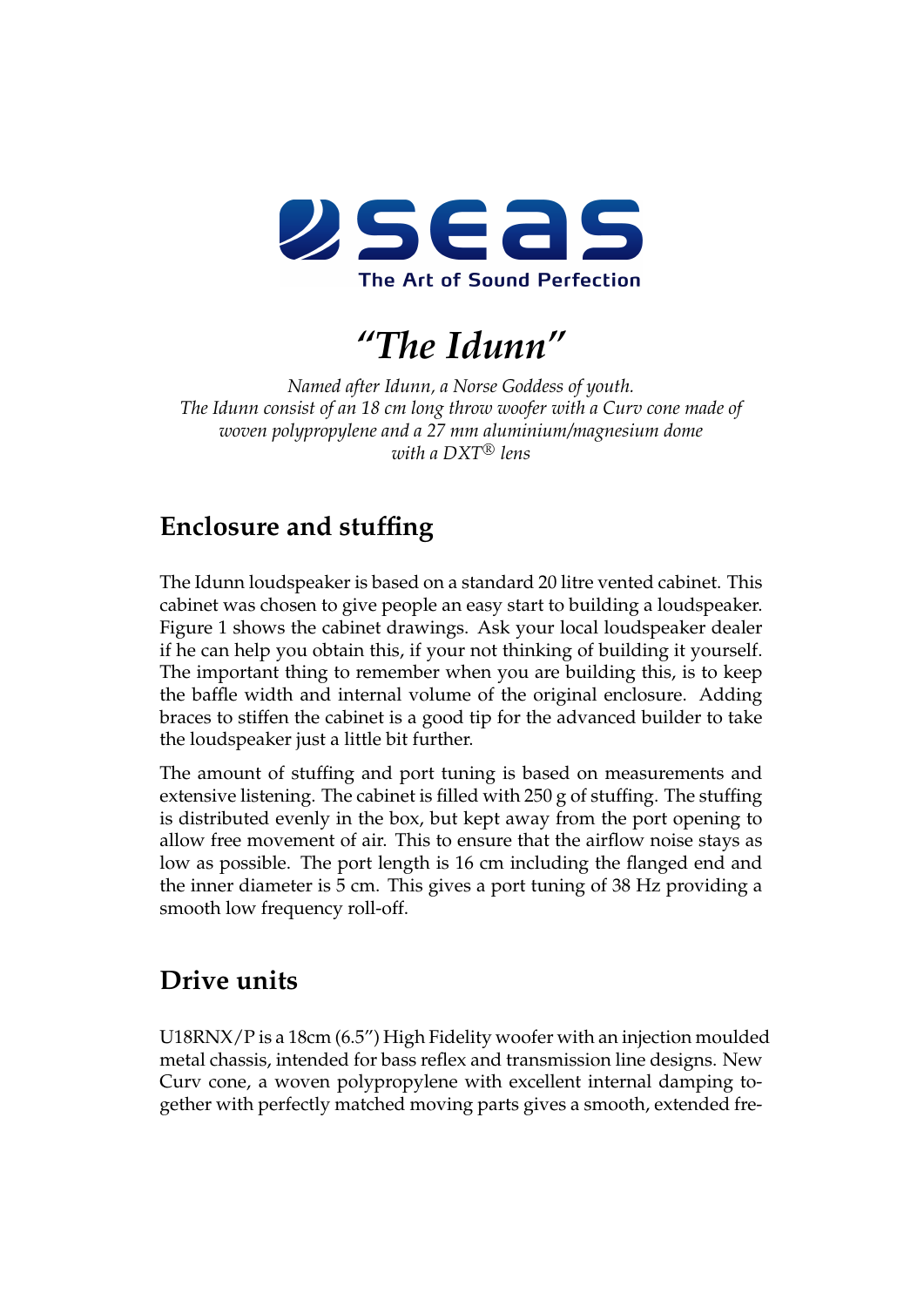

<span id="page-1-0"></span>Figure 1: Cabinet drawings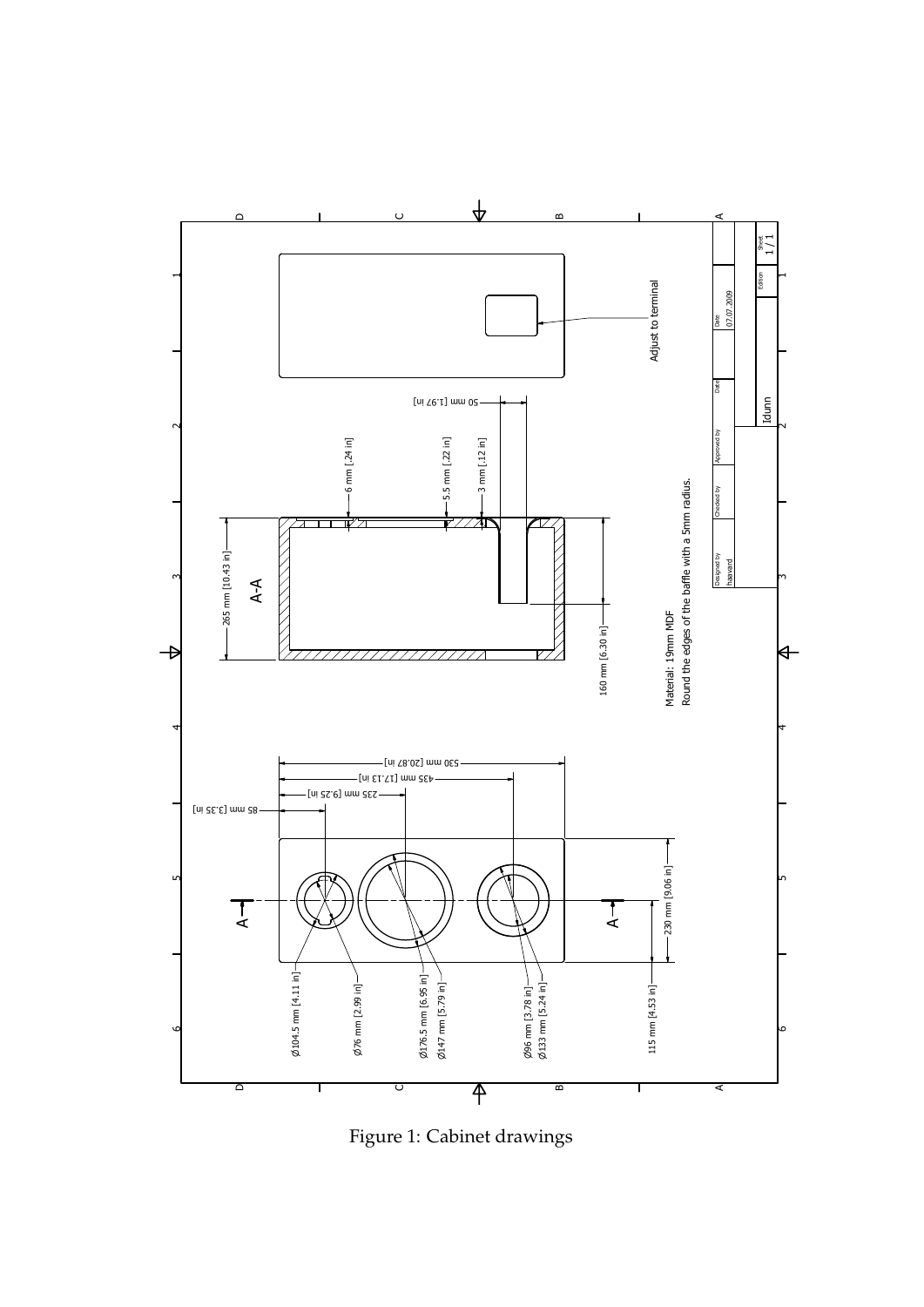quency response. Large magnet system gives good transient response, and the bumped back plate together with the very long, and light weight copper clad aluminium voice coil allow for extreme coil excursion with low distortion. Bullet shaped phase plug reduces compression due to temperature variations in the voice coil, avoids resonance problems which would occur in the volume between the dust cap and the pole piece and increases the long term power handling capacity. Extremely stiff and stable injection moulded metal basket, keeps the critical components in perfect alignment. Large windows in the basket both above and below the spider reduce sound reflection, air flow noise and cavity resonance to a minimum. This driver uses Seas SpiderRing $^{\circledR}$  technology.

27TBCD/GB-DXT is a High Definition aluminium/magnesium alloy dome tweeter with DXT® lens. An optimally shaped dome and a wide SONOMEX surround, both maufactured by SEAS, ensure excellent performance and consistency. The compensation magnet increases the sensitivity and reduces the magnetic strayfield and allows use in close proximity to CRT screens. A fine mesh grid protects the diaphragm. Stiff and stable rear chamber with optimal acoustic damping allows the tweeter to be used with moderately low crossover frequencies. This revolutionary DXT<sup>®</sup> tweeter addresses the major issues regarding directivity control in traditional loudspeaker designs.  $DXT^{\circledR}$  solves several well-know issues regarding; directivity control, off-axis response, integration with midrange units and baffle diffractions.

For detailed technical parameters on the drive units see the data sheet:

- [U18RNX/P H1571-08](http://seas.no/index.php?option=com_content&task=view&id=271&Itemid=247)
- [27TBCD/GB-DXT H1499-06](http://www.seas.no/index.php?option=com_content&task=view&id=184&Itemid=179)

## **Crossover**

The crossover is symmetrical with a 2.2kHz crossover frequency. The crossover point was chosen so that the directivity of the drivers make the overall power response extremely smooth, as can be seen in the measurements.

Complexity of the crossover was held as low as possible witout sacrifising any of the audible perfomance. This is possible to achieve, because of the drivers very smooth response. On the woofer there is a simple 2nd order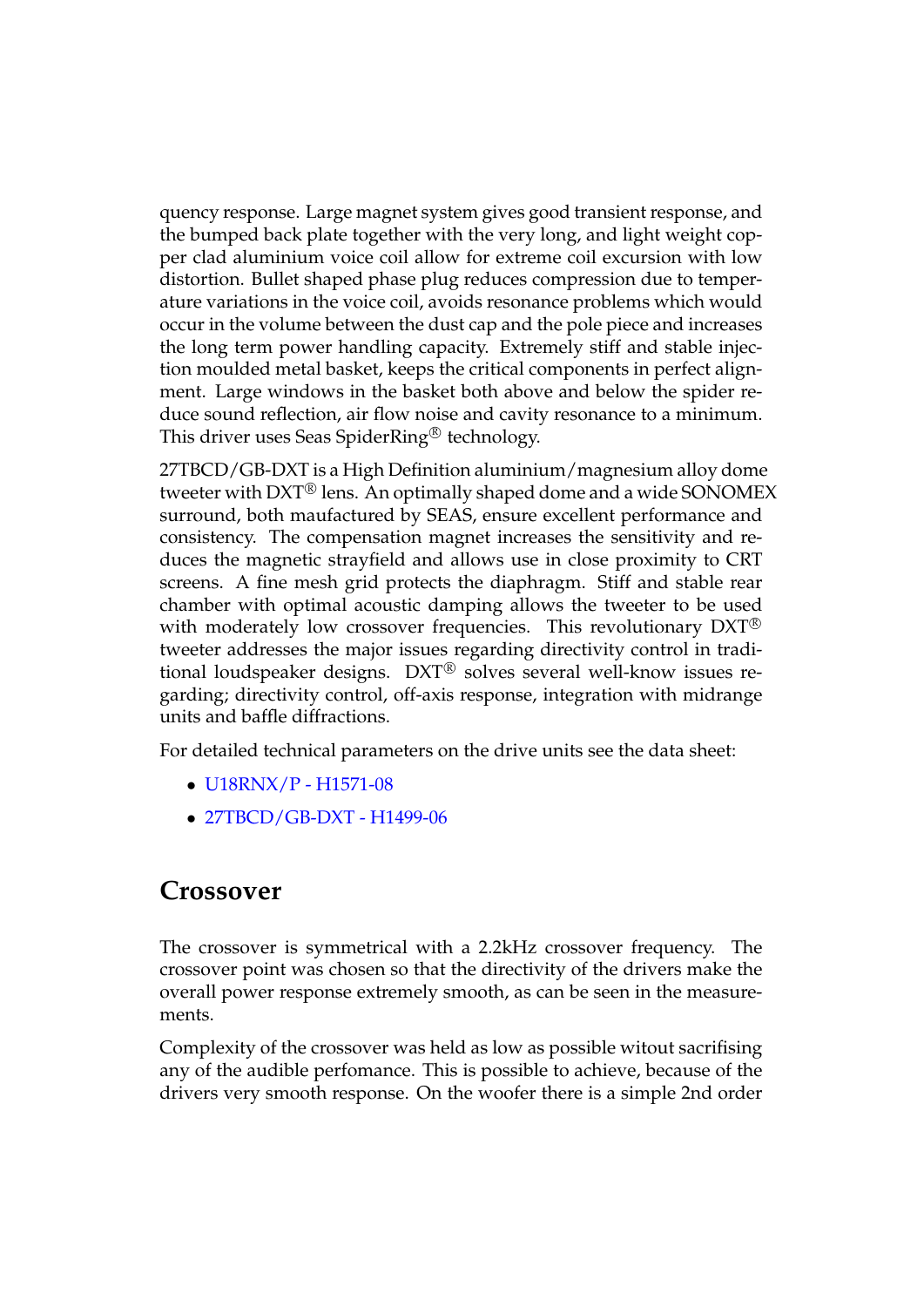network, and on the tweeter there is a equally simple 3rd order network and an L-pad to trim the tweeter sensitivity. Together they align the phase of the drivers excellent and a gives a smooth interdriver transition.

The rolloff of the drivers is steep enough to alow them to work effortless even at high power levels, thus maintinaing the smooth and detailed sound quality at all levels and allowing them to be as dynamic as possible.

Schematics for the crossover is shown in figure [2.](#page-3-0)



<span id="page-3-0"></span>Figure 2: Crossover schematics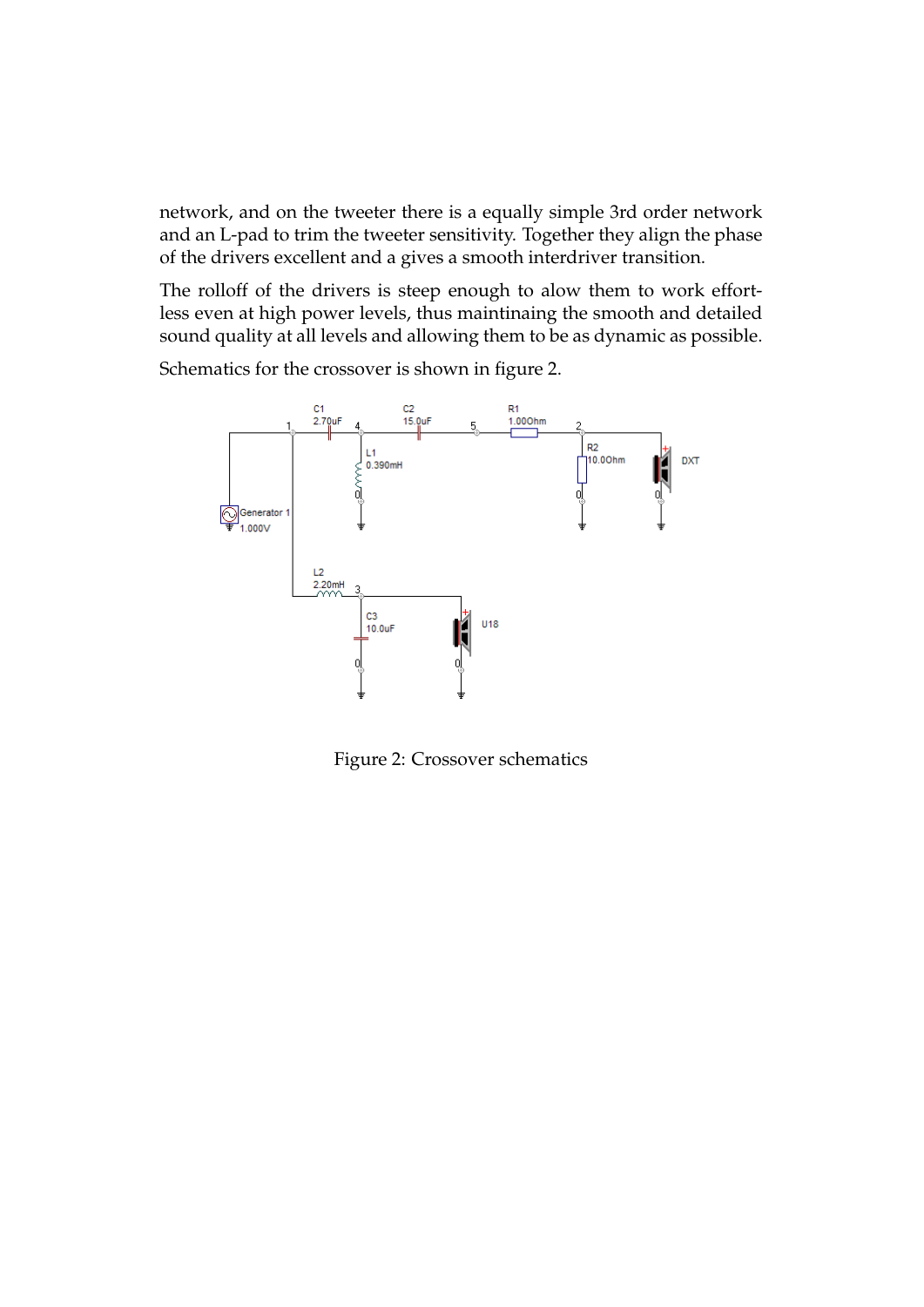## **Measurements**

The measurements are taken in free field at 1 metre on tweeter axis. Figure [3](#page-4-0) shows the results of the measurements. As seen in the figure the average sensitivity is 85dB and the response lies within  $\pm$  1.5dB. The black curve shows the response with the tweeter connected with opposite polarity. The deep and symmetrical notch, when the tweeter is connected with inverse polarity, shows that the drivers are in-phase across the whole crossover region.

The off-axis respons of the Idunn is shown in figure [4.](#page-5-0) Here we really see the beauty of the DXT tweeter. The power response is perfectly smooth throughout the entire frequency range even at 60◦ off-axis. This gives a huge sweet spot, while still allowing for pin-point imaging. It also keeps the tonal balance of the loudspeaker all over the listening room.

Figure [5](#page-5-1) shows the 2nd and 3rd order harmonic distortion with an output of 96dB at 1m. The overall distortion is very low and makes the reproduced music very clean and without coloration.



<span id="page-4-0"></span>Figure 3: Anechoic free field response at 1m on tweeter axis 2.83V.